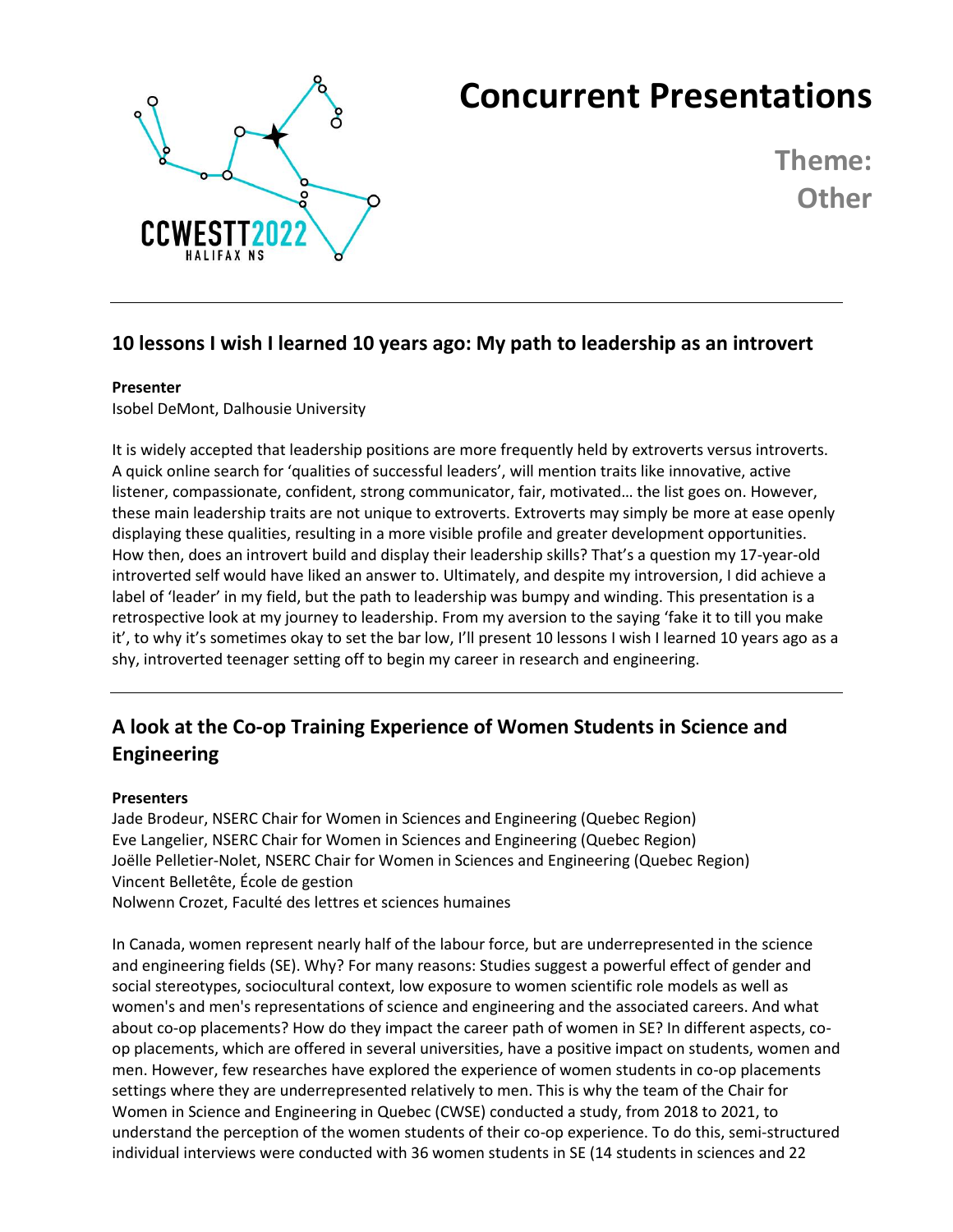students in engineering). What are the study results? For example, more than a quarter of the total women students interviewed (sciences and engineering) mentioned the development of new skills (31%) and the creation of a network of contacts (25%) as the main benefits of the co-op placements. Conversely, the main challenges identified by the women students interviewed were supervisors' interactions (53%) and technicians' or other workers' interactions (25%). In the proposed activity, we will present the full study results.

## **Digital Science Communication: Background, Barriers and Battleplan**

#### **Presenter**

Helen Yip, WISEST

WISEST (Women in Scholarship, Engineering, Science and Technology), exists to advance diversity while empowering women in STEM fields. WISEST achieves this vision by promoting the participation of underrepresented groups which includes young women, gender-diverse folks, 2SLGBTQIA+, rural, Black, Indigenous and students of colour. An emerging issue is the lack of diversity in Digital Science Communication (DSC). In this session, we will provide background as to why this is an emerging barrier, tackle some of the challenges faced when embracing this way of communicating and give strategies to improve your own digital science presence such as how to start putting together a personal brand. This session aims to engage young professionals who are just beginning their journey in the STEM fields through to seasoned professionals who are looking to find new and innovative ways to increase visible diversity in STEM through social media. This presentation will be delivered as an interactive workshop where participants will get to work with each other on the personal branding exercises.

## **Equity, Diversity and Inclusion in SETT**

### **Presenters**

Eve Langelier, NSERC Chair for Women in Sciences and Engineering (Quebec Region) Joëlle Pelletier-Nolet, NSERC Chair for Women in Sciences and Engineering (Quebec Region) Jade Brodeur, NSERC Chair for Women in Sciences and Engineering (Quebec Region) Nolwenn Crozet, Faculté des lettres et sciences humaines Vincent Belletête, École de gestion

Equity, diversity and inclusion (EDI) is a hot topic. However, the attention of organizations is often mainly, even only, focused on diversity targets to be achieved. Predominantly male workplaces such as SETT would benefit from a culture change to improve inclusion of people from underrepresented and minority groups. Also, retention and progression are part of the equation. In the proposed session, participants will deepen their reflection about questions such as: Is recruiting diverse enough? What are the challenges faced by underrepresented and minority groups? How to build an ecosystem that considers equity, diversity and inclusion (EDI)? What can I, as an individual, do? To do so, key EDI concepts will be presented. Thereafter, participants will team up to work on case studies figuring women in SETT. The presenters will support and guide them through the activities and will provide them with EDI resources (white papers about recruitment, unconscious bias, managing a diverse team, challenges facing designated or marginalized groups, GBA+, and more). Time will be given for discussion and co-creation of solutions.